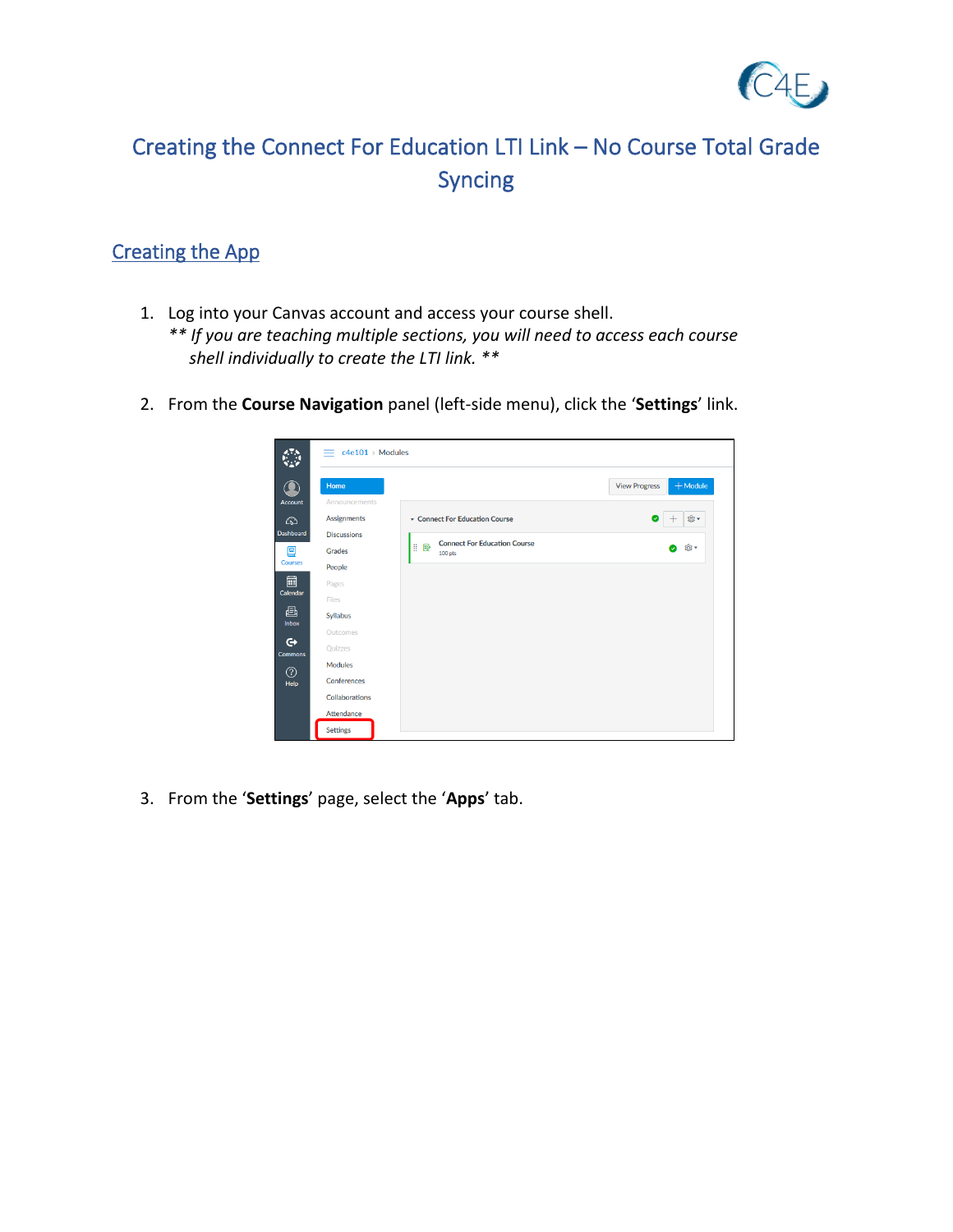

| Home                                | <b>Course Details</b> | <b>Feature Options</b><br><b>Sections</b><br>Navigation<br>Apps |  |
|-------------------------------------|-----------------------|-----------------------------------------------------------------|--|
| Announcements<br><b>Assignments</b> | <b>Course Details</b> | Course is Unpublished $\odot$                                   |  |
| <b>Discussions</b>                  |                       |                                                                 |  |
| Grades                              |                       |                                                                 |  |
| People                              | Image:                | <b>Choose Image</b>                                             |  |
| Pages                               |                       |                                                                 |  |
| <b>Files</b>                        | Name:                 | <b>Connect For Education 1</b>                                  |  |
| Syllabus                            |                       |                                                                 |  |
| Outcomes                            | Course Code:          | c4e101                                                          |  |
| Quizzes                             | <b>Time Zone:</b>     | Mountain Time (US & Canad:<br>$\checkmark$                      |  |
| Modules                             | Subaccount:           | <b>Manually-Created Courses</b>                                 |  |
| Conferences                         | Term:                 | <b>Default Term</b>                                             |  |
| Collaborations                      | Starts:               | 圙                                                               |  |
| Attendance                          |                       |                                                                 |  |
| <b>Settings</b>                     | Ends:                 | 圙                                                               |  |

4. From the '**Apps**' page, click the '**+ App**' button. *This process will create the external link needed for the LTI integration from your schools Canvas environment to the C4E environment.*

|                      | c4e101 > Settings  |                                                                                                                      |  |  |  |  |  |
|----------------------|--------------------|----------------------------------------------------------------------------------------------------------------------|--|--|--|--|--|
|                      | Home               | <b>Feature Options</b><br><b>Course Details</b><br><b>Sections</b><br><b>Navigation</b><br>Apps                      |  |  |  |  |  |
| <b>Account</b>       | Announcements      |                                                                                                                      |  |  |  |  |  |
| ⋒                    | <b>Assignments</b> | <b>External Apps</b><br>$+$ App<br><b>View App Center</b>                                                            |  |  |  |  |  |
| <b>Dashboard</b>     | <b>Discussions</b> | Apps are an easy way to add new features to Canvas. They can be added to individual courses, or to all courses in an |  |  |  |  |  |
| 冝                    | Grades             | account. Once configured, you can link to them through course modules and create assignments for assessment tools.   |  |  |  |  |  |
| <b>Courses</b>       | People             | See some LTI tools that work great with Canvas.                                                                      |  |  |  |  |  |
| 圙<br><b>Calendar</b> | Pages              |                                                                                                                      |  |  |  |  |  |
|                      | <b>Files</b>       |                                                                                                                      |  |  |  |  |  |

• If you do not see the '**+ App**' button initially, please click the '**View App Configurations**' button. *This should display the screen where the 'Add App' button is present.*

|                  | c4e101 > Settings<br>ᆖ |                                                                                                                      |
|------------------|------------------------|----------------------------------------------------------------------------------------------------------------------|
|                  | Home                   | <b>Course Details</b><br><b>Sections</b><br><b>Feature Options</b><br>Apps<br>Navigation                             |
| <b>Account</b>   | Announcements          |                                                                                                                      |
| ⋒                | <b>Assignments</b>     | <b>External Apps</b><br><b>View App Configurations</b>                                                               |
| <b>Dashboard</b> | <b>Discussions</b>     | Apps are an easy way to add new features to Canvas. They can be added to individual courses, or to all courses in an |
| 囯                | Grades                 | account. Once configured, you can link to them through course modules and create assignments for assessment tools.   |
| <b>Courses</b>   | People                 | See some LTI tools that work great with Canvas.                                                                      |
| 闒                | Pages                  | <b>Not Installed</b><br><b>Installed</b><br>All<br>Filter by name                                                    |
| Calendar         | Files                  |                                                                                                                      |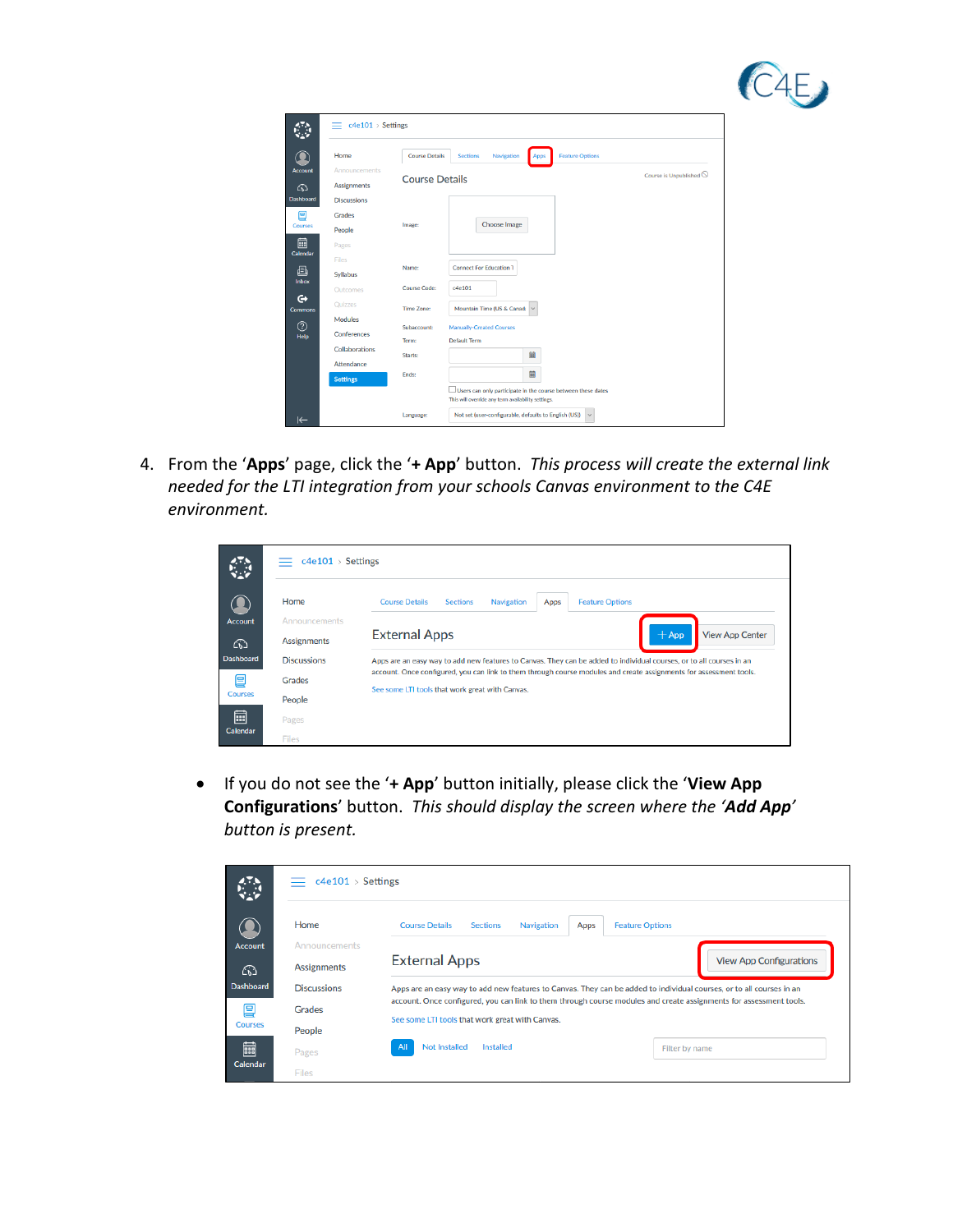

**Note:** If the +App button is not present, you may not have the necessary account privileges to add an app. In this case, please contact your Canvas Administration team for further assistance.

5. Complete the following fields in the '**Add App**' pop-up window:

| Add App                         |                      | $\mathbf x$      |
|---------------------------------|----------------------|------------------|
| <b>Configuration Type</b>       |                      |                  |
| <b>Manual Entry</b>             |                      |                  |
| Name                            |                      |                  |
| M                               |                      |                  |
| <b>Consumer key</b>             | <b>Shared Secret</b> |                  |
| <b>B</b> numer key              | <b>Cared Secret</b>  |                  |
|                                 |                      |                  |
| Launch URL                      |                      |                  |
| LD <sub>rch URL</sub>           |                      |                  |
| Domain                          | Privacy              |                  |
| Domain                          | Eublic               | Ü                |
| <b>Custom Fields</b>            |                      |                  |
| <b>Custom Fields</b>            |                      |                  |
|                                 |                      |                  |
|                                 |                      |                  |
|                                 |                      |                  |
|                                 |                      | d.               |
| One per line. Format name=value |                      |                  |
| Description                     |                      |                  |
| Description                     |                      |                  |
|                                 |                      |                  |
|                                 |                      |                  |
|                                 |                      |                  |
|                                 |                      | ñ<br>Œ           |
|                                 |                      |                  |
|                                 |                      | Submit<br>Cancel |

*Note: The 'Configuration Type' should be set to Manual Entry.*

- A. **Name**: Enter a name for the link in the Name field. Often the name of the course text is used (*i.e. OnMusic Appreciation Content)*
- B. **Consumer Key**: Enter a consumer key of your choice. Often the course prefix/section/number are used (*i.e. MUS-100-1*)
- C. **Shared Secret**: Enter the 'Shared Key' provided by C4E
- D. **Launch URL**: Enter the 'URL' provided by C4E
- E. **Privacy**: Select 'Public' from the drop-down menu.
- F. Click the '**Submit**' button.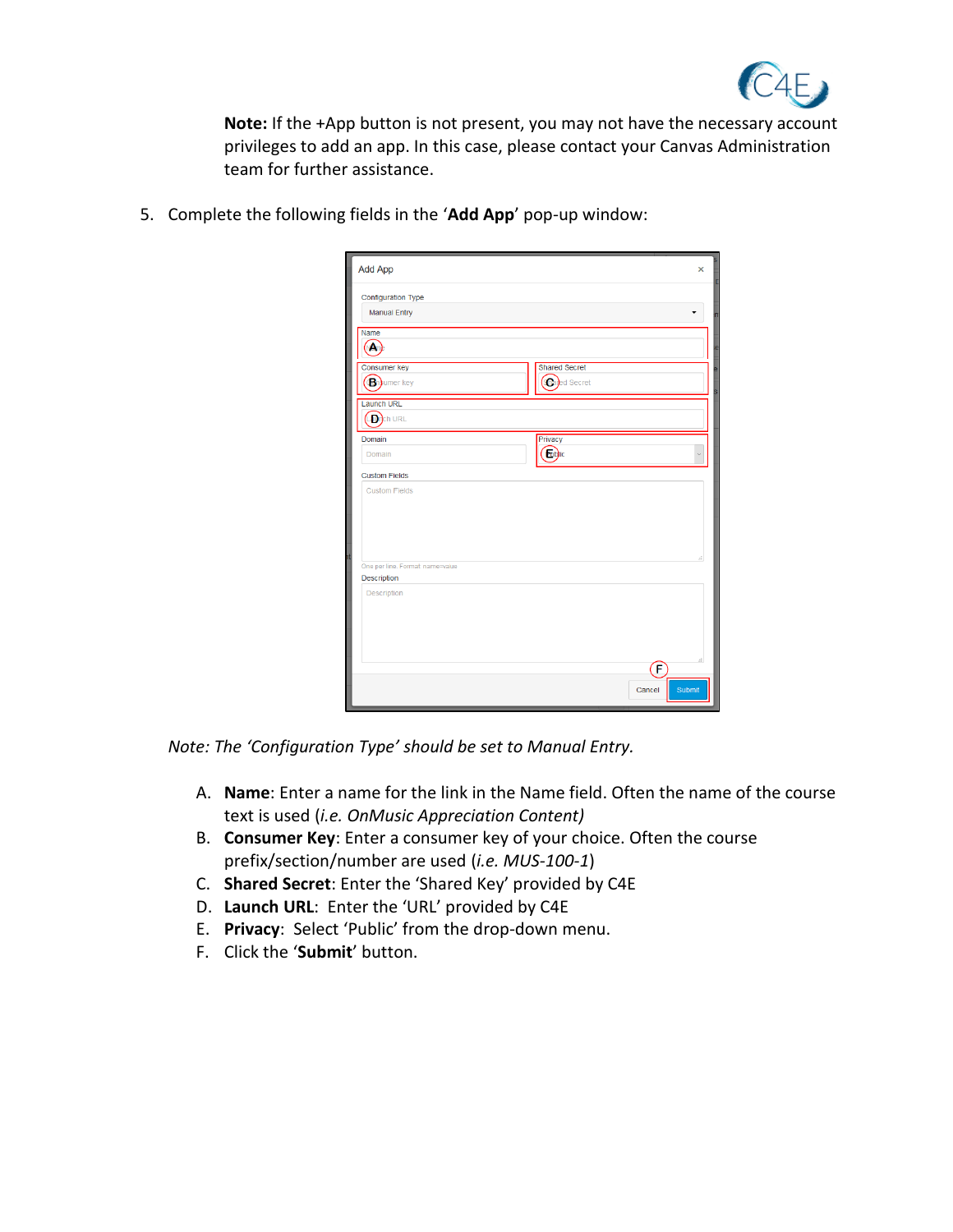

## Adding the App/Course Link to the Modules Page

You will then need to add a course link to the Course Modules page, which will allow students to register the online Access code they purchased in order to access the online text, complete coursework, and take advantage of the online tools and features.

1. From the **Course Navigation** panel (left-side menu), click the '**Modules**' link.



2. From the '**Modules**' page, click the '**+**' button within a course module to add a new item to the course. (If you have not yet added a course module, you must first create a module before completing this step.)